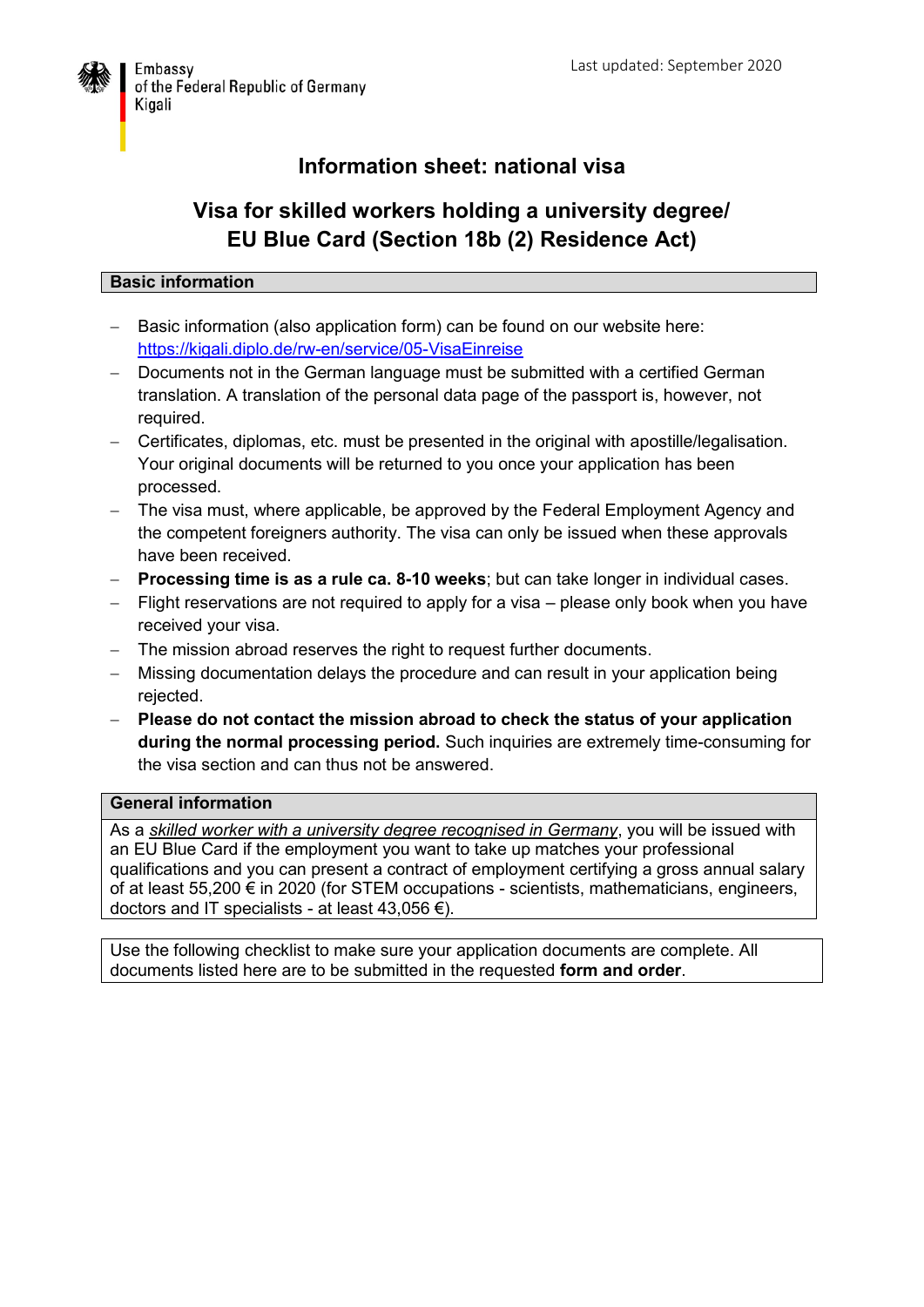

| <b>Visa application checklist</b>                                           |                                                                                                                                                                                                                                                                                                                                                                                                       |                |
|-----------------------------------------------------------------------------|-------------------------------------------------------------------------------------------------------------------------------------------------------------------------------------------------------------------------------------------------------------------------------------------------------------------------------------------------------------------------------------------------------|----------------|
| The following documents are to be submitted in full with every application. |                                                                                                                                                                                                                                                                                                                                                                                                       |                |
|                                                                             |                                                                                                                                                                                                                                                                                                                                                                                                       | <b>Missing</b> |
|                                                                             | Two (2) fully completed and signed applications including declarations<br>pursuant to Section 54 Residence Act                                                                                                                                                                                                                                                                                        |                |
|                                                                             | Where applicable, two (2) <b>declarations</b> fully completed and signed<br>regarding contact details and power of attorney                                                                                                                                                                                                                                                                           |                |
|                                                                             | Two (2) recent biometric passport photos (see specimen photos)                                                                                                                                                                                                                                                                                                                                        |                |
|                                                                             | Valid and personally signed passport with at least two completely empty<br>pages                                                                                                                                                                                                                                                                                                                      |                |
|                                                                             | Two (2) uncertified copies of the data page of your valid passport                                                                                                                                                                                                                                                                                                                                    |                |
|                                                                             | Completed form signed by your employer: <b>Declaration of employment</b><br>(original with two (2) copies)                                                                                                                                                                                                                                                                                            |                |
|                                                                             | There is a minimum salary requirement for the EU Blue Card which is set<br>once a year by the Federal Ministry of the Interior. In 2020, the minimum<br>salary requirements were:                                                                                                                                                                                                                     |                |
|                                                                             | • 43,056 $\epsilon$ for scientists, mathematicians, engineers, doctors and<br>IT specialists (so-called STEM occupations) and                                                                                                                                                                                                                                                                         |                |
|                                                                             | • 55,200 € for all other occupations.                                                                                                                                                                                                                                                                                                                                                                 |                |
|                                                                             | Proof of qualification: University qualification (all pages, original and two (2)<br>copies)                                                                                                                                                                                                                                                                                                          |                |
|                                                                             | Proof of recognition of the qualification:                                                                                                                                                                                                                                                                                                                                                            |                |
|                                                                             | Two (2) printouts from the <b>anabin database</b> on the qualification and<br>on the institution                                                                                                                                                                                                                                                                                                      |                |
|                                                                             | or (if the qualification is not assessed as "entspricht" (comparable) or<br>"gleichwertig" (equivalent) and/or the institution is not classified as<br>" $H+$ ")                                                                                                                                                                                                                                      |                |
|                                                                             | Statement of Comparability by the Central Office for Foreign<br><b>Education (ZAB)</b> (original with two (2) copies)                                                                                                                                                                                                                                                                                 |                |
|                                                                             | or (in the case of regulated professions in which permission is<br>required to exercise the profession, for example, doctors, engineers;<br>complete list is available from the Federal Employment Agency or the<br><b>European Commission)</b>                                                                                                                                                       |                |
|                                                                             | Permission to exercise a profession issued by the authority<br>responsible for recognising qualifications or assurance of permission<br>to exercise a profession (original and two (2) copies) (for example, for<br>medical professions: decision of the licensing authority in the federal<br>territory, i.e. assurance of permission to exercise a profession and/or<br>issuing of medical licence) |                |
|                                                                             | More information on recognition: www.anerkennung-in-deutschland.de                                                                                                                                                                                                                                                                                                                                    |                |